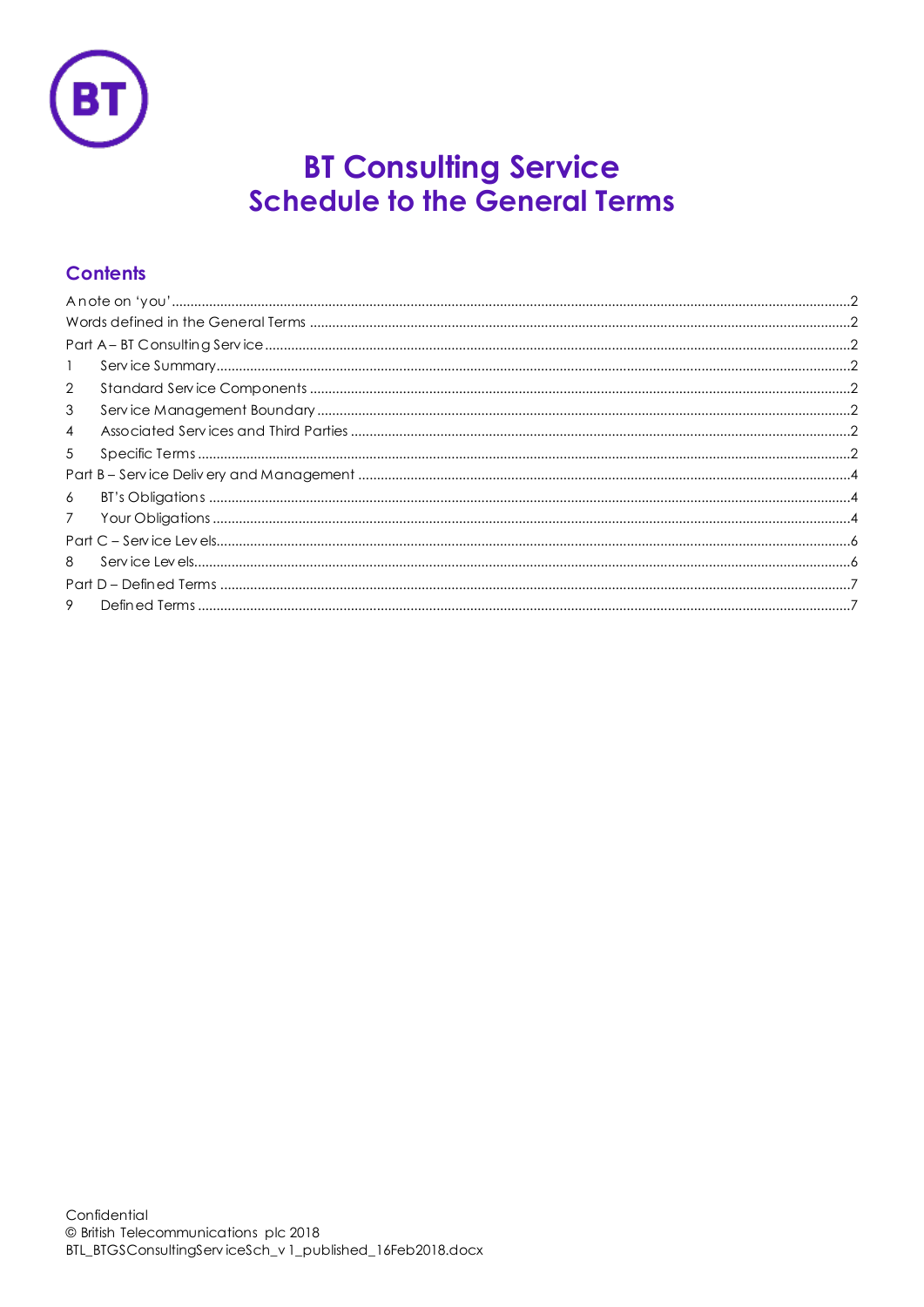

# <span id="page-1-0"></span>**A note on 'you'**

'You' and 'your' mean the Customer.

# <span id="page-1-1"></span>**Words defined in the General Terms**

Words that are capitalised but hav e not been defined in this Schedule hav e the meanings giv en to them in the General Terms.

# <span id="page-1-2"></span>**Part A – BT Consulting Service**

# <span id="page-1-3"></span>**1 Service Summary**

BT will prov ide you with the BT Consulting Serv ice, comprising the Standard Serv ice Components as set out in any applicable Order or Statement of Work, up to the point of the Serv ice Management Boundary as set out in Paragraph [3](#page-1-5) ("**BT Consulting Service**").

# <span id="page-1-4"></span>**2 Standard Service Components**

BT will prov ide you with the following standard serv ice component ("**Standard Service Component**") in accordance with the details as set out in any applicable Order or Statement of Work:

## 2.1 **BT Consulting Service**

The BT Consulting Serv ice will be prov ided using BT Employees who will work with you to:

2.1.1 prov ide adv ice, dev elopment, implementation, maintenance, support, testing or ev aluation of components, including, hardware, software, platforms and means of communications.

# <span id="page-1-5"></span>**3 Service Management Boundary**

- <span id="page-1-10"></span>3.1 BT will prov ide and manage the BT Consulting Serv ice in accordance with Parts B, C and D of this Schedule and as set out in any applicable Order or Statement of Work ("**Service Management Boundary**").
- 3.2 BT will hav e no responsibility for the BT Consulting Serv ice outside the Serv ice Management Boundary.

## <span id="page-1-6"></span>**4 Associated Services and Third Parties**

4.1 If BT provides you with any service(s) other than the BT Consulting Service this Schedule will not apply to those serv ice(s) and those serv ice(s) will be gov erned by their separate terms and conditions.

## <span id="page-1-7"></span>**5 Specific Terms**

- <span id="page-1-8"></span>5.1 **Invoicing** 
	- 5.1.1 BT will inv oice you for the Charges as set out in Paragrap[h 5.1](#page-1-8) in the amounts and currency specified in any Order or Statement of Work.
	- 5.1.2 The Charges are based upon BT's assessment of work inv olv ed, taking into account any assumptions set out in the Order or Statement of Work and where necessary BT will agree any adjustment to the Charges with you.
	- 5.1.3 Unless stated otherwise in an applicable Order or Statement of Work, BT will inv oice you for;
		- (a) BT Consulting Serv ice Charges as detailed in the Order or Statement of Work.
	- 5.1.4 BT may inv oice you for any of the following Charges in addition to those set out any applicable Order or Statement of Work:
		- (a) Charges for cancelling the Serv ice in accordance with Clause 16 of the General Terms;
		- (b) Charges for expediting prov ision of the Serv ice at your request after you hav e been informed of the Customer Committed Date; and
		- (c) any other Charges set out in any applicable Order or Statement of Work or otherwise agreed between both of us.

## <span id="page-1-9"></span>5.2 **Service Amendment**

- 5.2.1 You may request, by giv ing BT Notice, a change to:
	- (a) an Order or Statement of Work for the BT Consulting Serv ice (or part of an Order or Statement of Work) at any time before the Serv ice Start Date; or
	- (b) the BT Consulting Serv ice at any time after the Serv ice Start Date.
- 5.2.2 If you request a change in accordance with Paragrap[h 5.2.1,](#page-1-9) except where a change results from BT's failure to comply with its obligations under the Contract, BT will, within a reasonable time, prov ide you with a written estimate, including: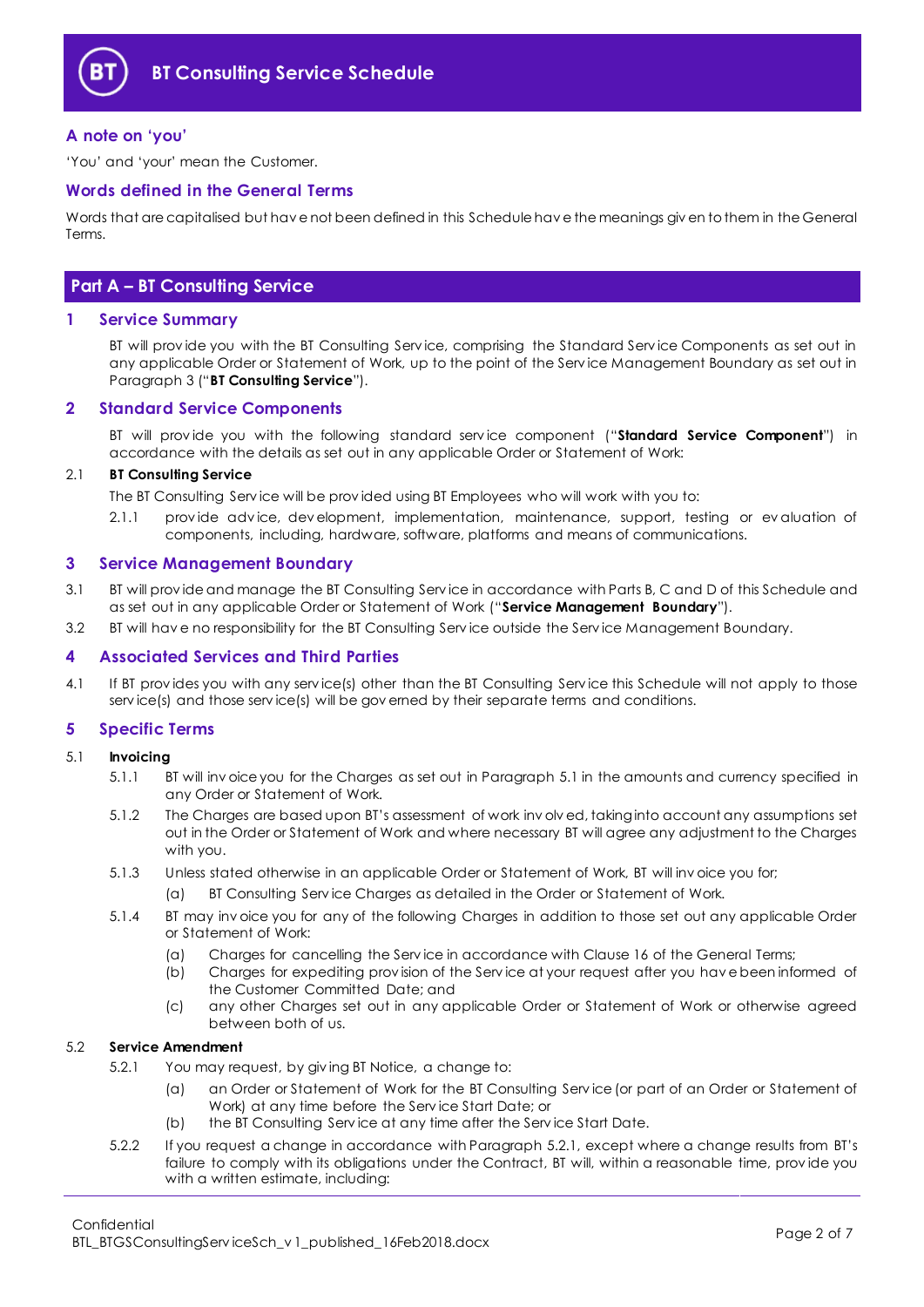

- (a) the likely time required to deliv er the changed BT Consulting Serv ice; and
- (b) any changes to the Charges due to the changed BT Consulting Serv ice.
- 5.2.3 BT has no obligation to proceed with any change that you request in accordance with Paragrap[h 5.2.1,](#page-1-9) unless and until the necessary changes to the Charges, implementation timetable, Statement of Work and any other relev ant terms of the Contract to take account of the change are agreed between both of us in writing.
- 5.2.4 If BT changes the BT Consulting Serv ice prior to the Serv ice Start Date because you hav e giv en BT incomplete or inaccurate information, BT may, acting reasonably, apply additional Charges.

## 5.3 **Confidentiality**

- 5.3.1 BT, in connection with performing the Serv ices, may dev elop or acquire general knowledge experience, know-how, skills and ideas that are retained in the memory of the BT Employees. BT may use this general knowledge experience, know-how, skills and ideas as it chooses.
- 5.3.2 Nothing contained in the Contract will prev ent or restrict any BT Affiliate, including BT, from prov iding serv ices to other customers (including serv ices which are the same or similar to the BT Consulting Serv ice) ev en if those other customers' interests are in competition with you prov ided that BT is able to protect its obligation to maintain confidentially.
- 5.3.3 You will use the Statements only for:
	- (a) the purposes specified in the Order or Statement of Work and, in particular, you will not, without the prior written consent of BT, use or refer to any Statements in connection with your business decisions to any third party or for adv ertisement purposes; and
	- (b) your benefit unless BT agrees in writing to you disclosing to a third party.
- <span id="page-2-0"></span>5.3.4 Where Statements are disclosed to a third party in accordance with Paragraph [5.3.3\(b\):](#page-2-0)
	- (a) the receipt of the Statements by the third party is not intended to create any duty of care, professional relationship or any present or future liability between that third party and BT; and
	- (b) BT owes no duty of care or liability to the third party.

#### 5.4 **Statements**

- 5.4.1 Statements are made on the basis of information av ailable at the time.
- 5.4.2 Statements, including those made about third party software, equipment or serv ices, are not a representation, undertaking or warranty as to outcome or achiev able results.
- 5.4.3 Statements are prov ided for information only and are not:
	- (a) legal adv ice;
	- (b) adv ice about how any regulation or compliance requirement may apply to you.
- 5.4.4 BT makes no warranties, express, implied or statutory as to the information in any Statement.
- 5.4.5 BT will not be responsible for the way in which the Deliv erables, Statements or any other output from the BT Consulting Serv ice is used by you.

#### 5.5 **BT Employees**

- 5.5.1 BT will:
	- (a) prov ide the BT Consulting Serv ice using such BT Employees as BT considers suitably qualified to undertake the work at all times;
	- (b) be responsible for directing, controlling and superv ising the work performed by the BT Employees;
	- (c) not be prev ented from hav ing BT Employees inv olv ed in the performance of the serv ices under this Contract perform similar serv ices for other customers; and
	- (d) where appropriate, BT will use its reasonable endeav ours to maintain continuity of the BT Employees who perform the work but may at any time change those BT Employees.
- 5.5.2 During the prov ision of the BT Consulting Serv ice and for a period of twelv e months you will not directly or indirectly solicit, contact, or meet with BT Employees for purposes of soliciting, hiring, recruiting, or inducing the termination of employment of BT Employees. This will not restrict your right to solicit or recruit generally in the media.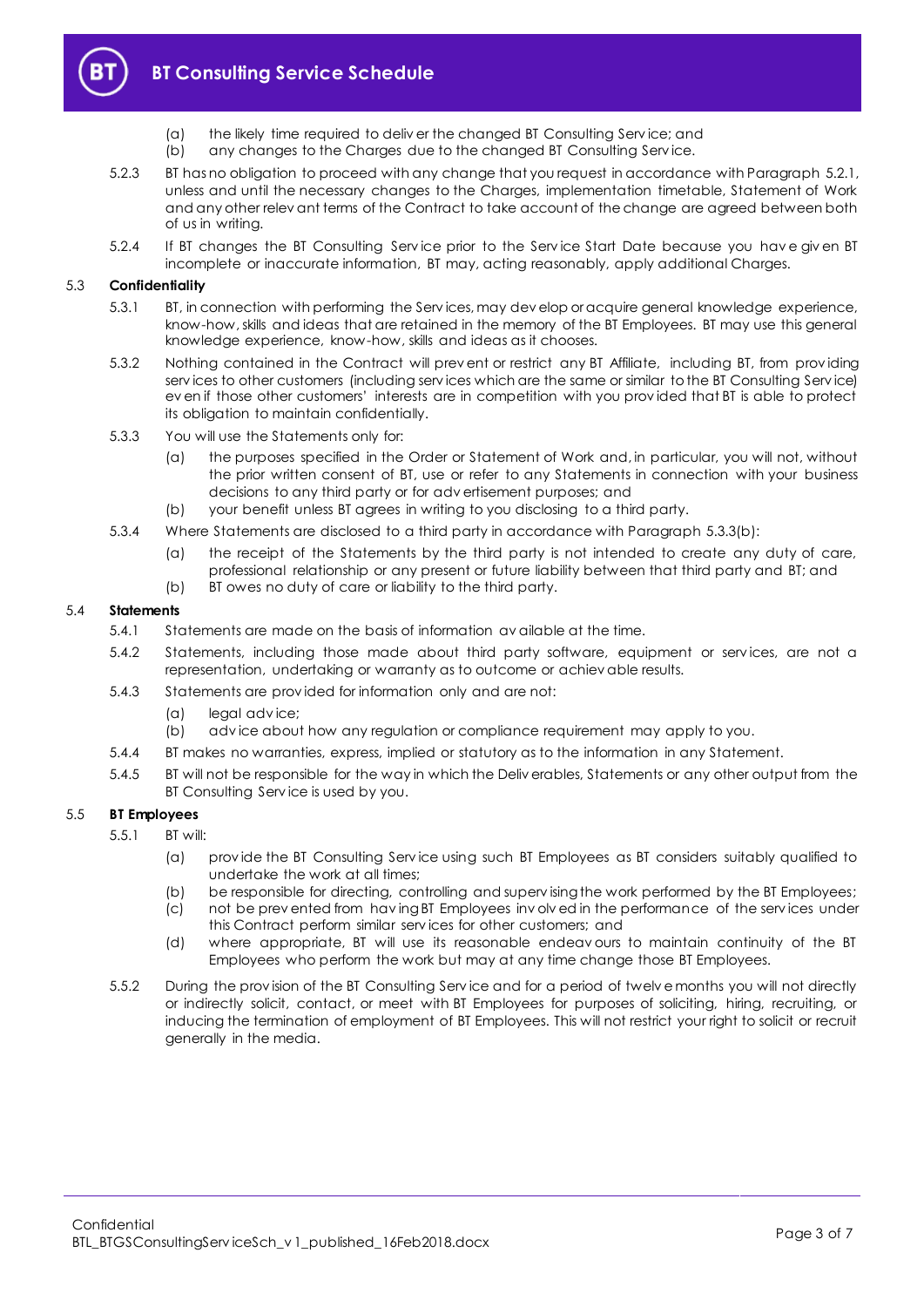

# <span id="page-3-0"></span>**Part B – Service Delivery and Management**

# <span id="page-3-1"></span>**6 BT's Obligations**

# 6.1 **Service Delivery**

Before the Serv ice Start Date and, where applicable, throughout the prov ision of the BT Consulting Serv ice, BT will:

- 6.1.1 comply with all reasonable health and safety rules and regulations and reasonable security requirements that apply at the Site(s) and that you hav e notified to BT in writing, but BT will not be liable if, as a result of any such compliance, BT is in breach of any of its obligations under this Contract;
- 6.1.2 where applicable, prov ide you with a date on which deliv ery of the BT Consulting Serv ice (or each part of the Serv ice, including Deliv erables to each Site) is due to start ("**Customer Committed Date**") and will use commercially reasonable endeav ours to meet any Customer Committed Date any other time frames set out in the Order or Statement of Work, howev er, unless set out otherwise in the Order or Statement of Work, all time frames are indicativ e only and not contractually binding;
- 6.1.3 during a kick-off meeting, confirm the scope of the BT Consulting Serv ice including the Deliv erables, your responsibilities, data gathering tasks, status meetings, handling of project problems, special requirements and actions BT may reasonably take in performing the work; and
- 6.1.4 will show you drafts of the Deliv erables and discuss ideas with you. The drafts will be superseded by the final written Deliv erables. BT will not be responsible if you choose to rely on, act or refrain from acting on the basis of the drafts or ideas discussed with you.

# 6.2 **The End of the Service**

On expiry or termination of the BT Consulting Serv ice by either of us:

- 6.2.1 BT will perform the tasks as set out in the Order or Statement of Work (if any) up to the date of expiry or termination.
- 6.2.2 BT is not responsible for updating or maintaining any Deliv erables unless set out otherwise in the Order or Statement of Work.

# <span id="page-3-2"></span>**7 Your Obligations**

# 7.1 **Service Delivery**

Before the Serv ice Start Date and, where applicable, throughout the prov ision of the BT Consulting Serv ice, you will:

- 7.1.1 prov ide BT with the names and contact details of any indiv iduals authorised to act on your behalf for BT Consulting Serv ice management matters ("**Customer Contact**"), but BT may also accept instructions from a person who BT reasonably believ es is acting with your authority;
- 7.1.2 guarantee the accuracy, correctness, completeness and reliability of the data, information and documents made av ailable by you to BT, including if these originate from third parties. Unless set out in the Order or Statement of Work, BT may rely on and use this data information and documentation without further v erification:
- 7.1.3 prov ide BT with any information reasonably required without undue delay;
- 7.1.4 cooperate with BT to enable BT to perform the BT Consulting Service, including providing BT with reasonable facilities and timely and appropriate access to information and your personnel to enable BT to perform the BT Consulting Serv ice;
- 7.1.5 prov ide BT Employees with adequate office accommodation, facilities and other support, including securing access to your premises or any premises, for the effectiv e performance of the BT Consulting Serv ices;
- 7.1.6 be fully responsible for ev aluating the adequacy of and accepting any Deliv erables;
- 7.1.7 notify BT in writing of any health and safety rules and regulations and security requirements that apply at a Site;
- 7.1.8 in jurisdictions where an employer is legally required to make such disclosure to its employees and/or Users:
	- (a) inform your employees and Users that as part of the BT Consulting Serv ice being deliv ered by BT, BT may monitor and report to you the use of any targeted applications by your employees and/or Users; and
	- (b) ensure that your employees and Users hav e consented or will be deemed to hav e consented to such monitoring and reporting (if such consent is legally required), agree that BT will not be liable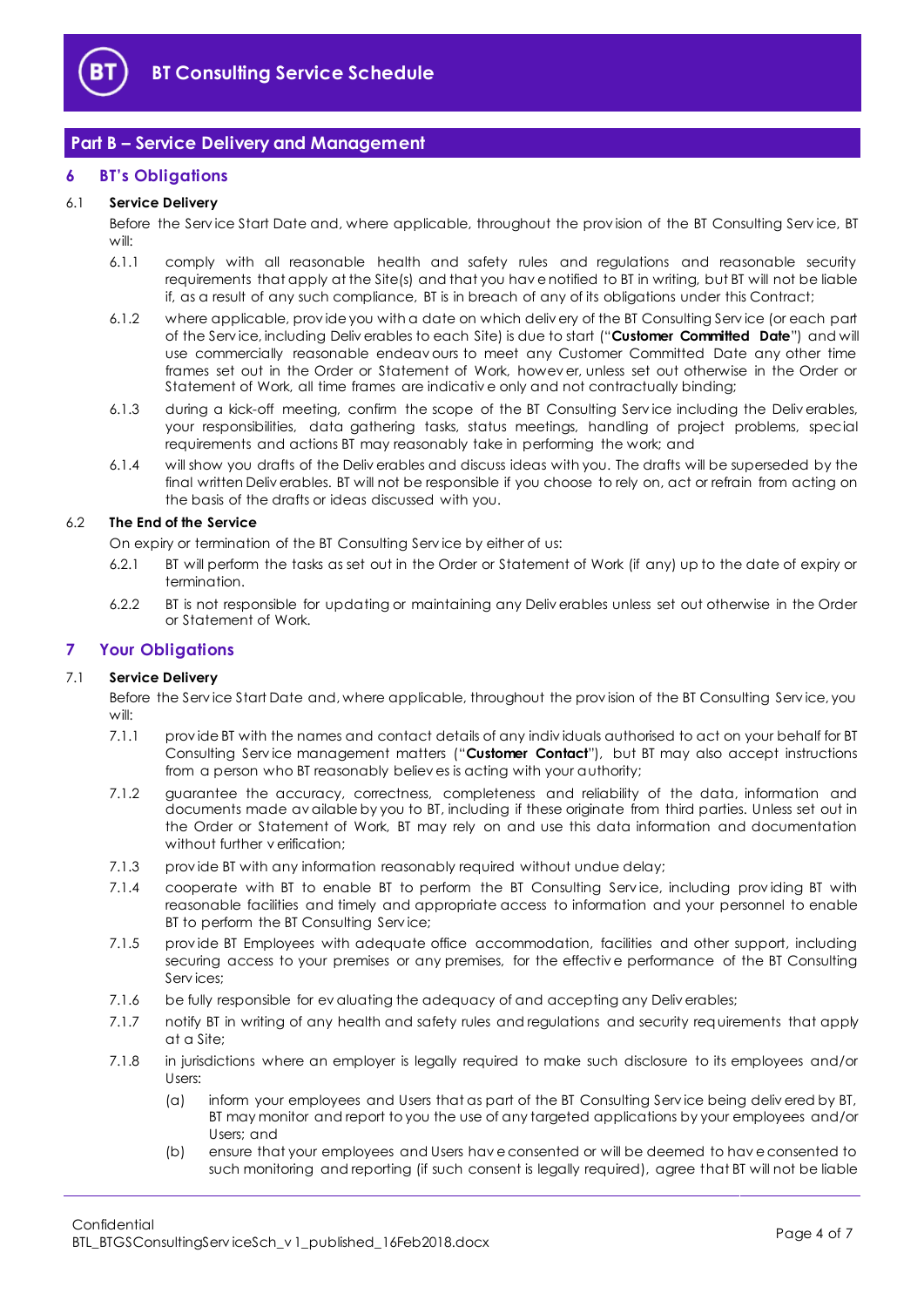

for any failure by you to comply with this instruction and indemnify us from and against any Claims or action brought by your employees or Users against us arising out of the deliv ery of the BT Consulting Serv ice by BT.

7.1.9 ensure that the agreed scope of the BT Consulting Serv ice is appropriate for your needs.

#### 7.2 **Acceptance of Deliverable(s)**

- 7.2.1 Following the release of a Deliv erable, BT will coordinate a call to rev iew the Deliv erable and to address any questions or concerns you may hav e.
- 7.2.2 When you receiv e a Deliv erable you will hav e 10 Business Days to notify BT of any questions or comments otherwise the Deliv erable will be deemed accepted by you and the BT Consulting Serv ice or relev ant part of the Serv ice will be completed.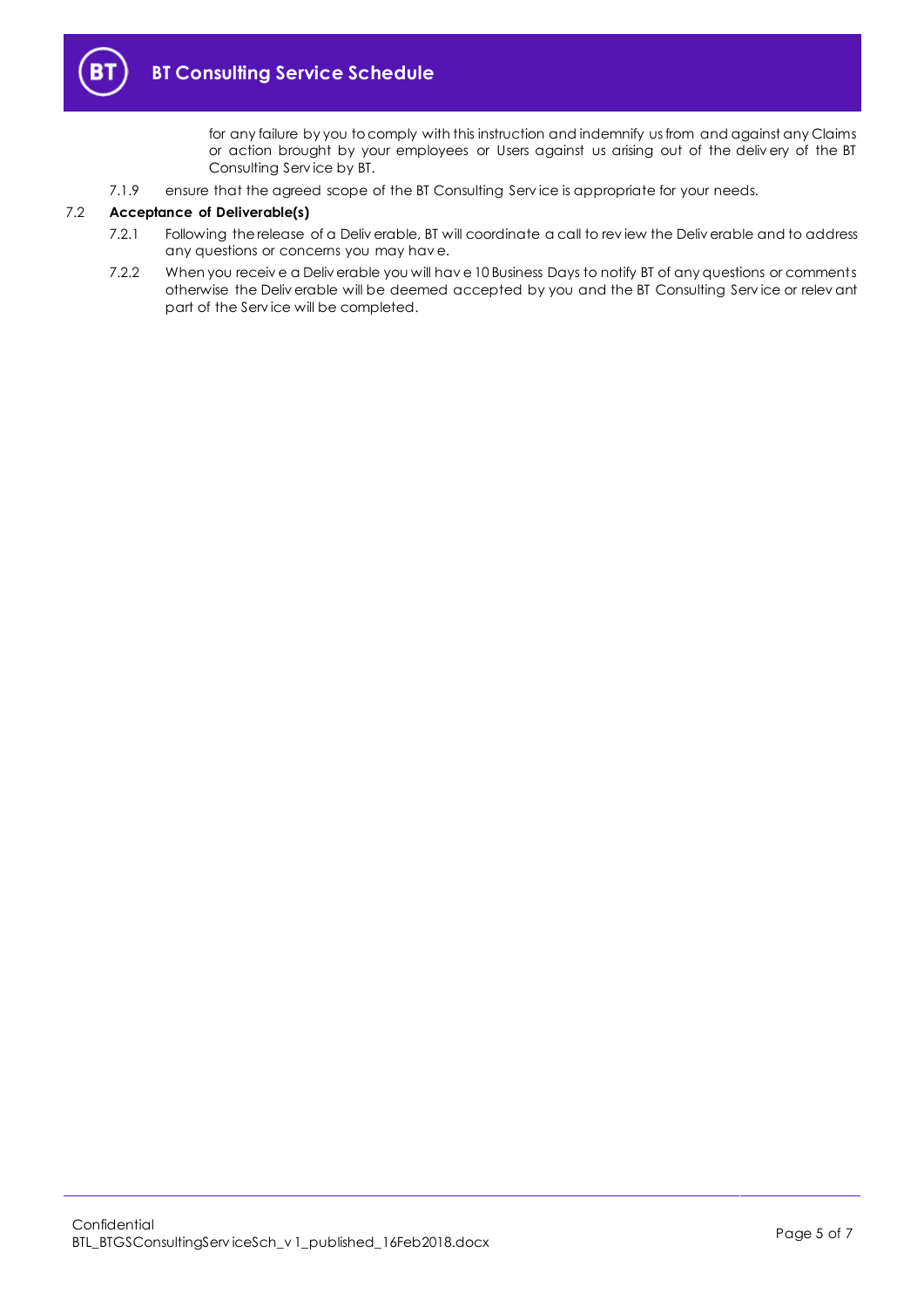

# <span id="page-5-0"></span>**Part C – Service Levels**

# <span id="page-5-1"></span>**8 Service Levels**

There are no Serv ice Lev els for this Serv ice.